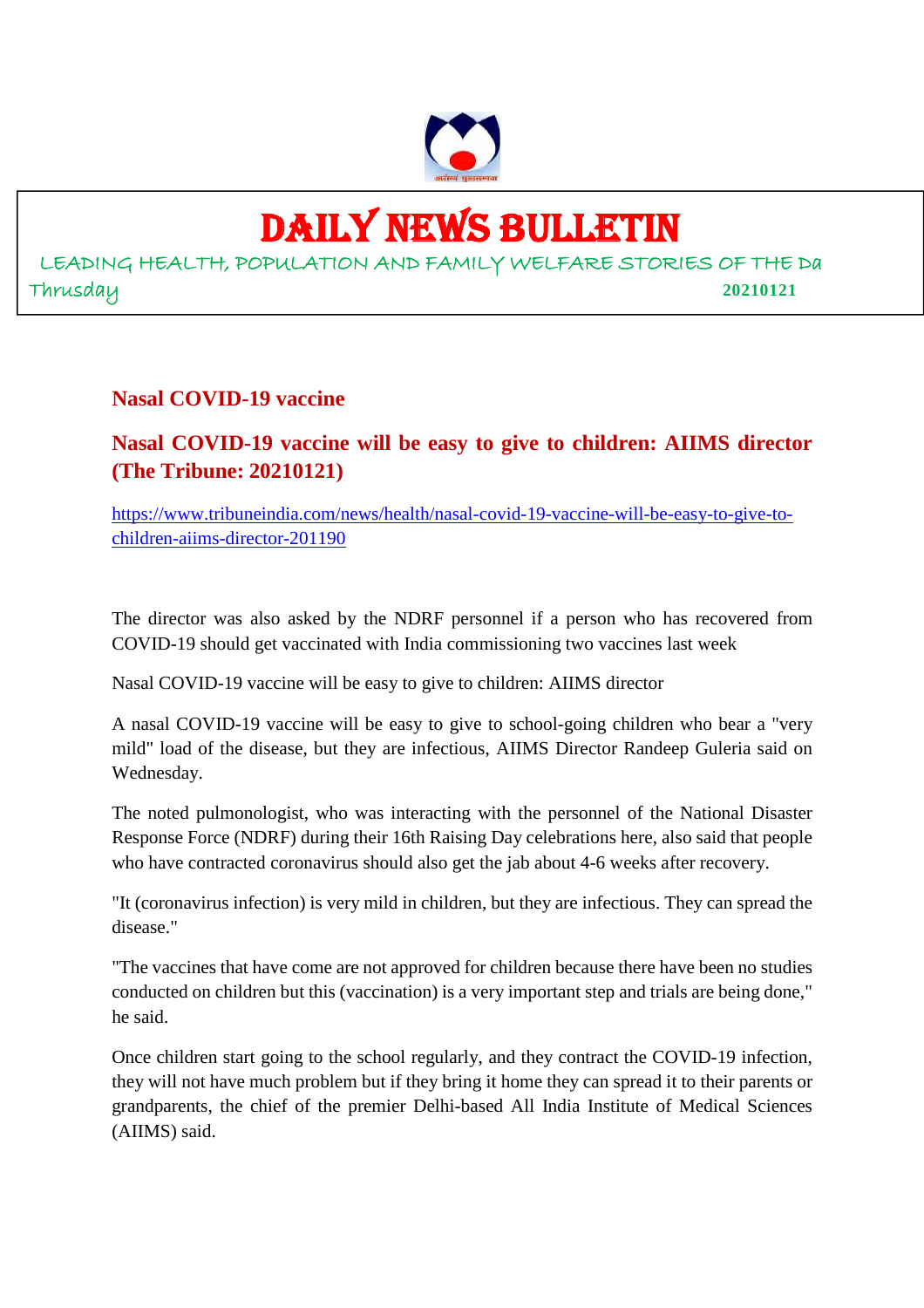"Vaccines for children may come later... Bharat Biotech is trying to get approved a nasal vaccine. Such a vaccine will be very easy to be given to children as it is a spray and not a jab and hence compliance is more." "In half-an-hour you can vaccinate an entire class. So, if that (nasal vaccine) is approved it will be even easier to give the vaccine (for COVID-19)," Guleria said in reply to a question.

He was also asked by the NDRF personnel if a person who has recovered from COVID-19 should get vaccinated with India commissioning two vaccines last week.

"A vaccine jab is essential for them (recovered from coronavirus) due to two reasons." "One is you are not sure how strong is your post COVID-19 immunity, and it has been seen quite a few times that those who had a mild to moderate infection their anti-body response has been less, and we also don't know how long will it be," he said.

A vaccine will be "beneficial" for such an individual as it will act as a "booster" and if antibodies are depleting, with the vaccine it will be back to a high level, he said.

"So, you should get the vaccine if you have been infected with COVID-19 but if it has happened recently say like 7-10 days then one should wait and take the jab after may be 4-6 weeks," he said.

Before replying to queries, Guleria also gave a PowerPoint presentation on the topic "Infectious Diseases: Emergencies and Challenges Ahead" and said "bio-terrorism" is an upcoming challenge.

He said densely populated countries like India "provide an opportunity" for the outbreak of infectious disease emergencies as it is coupled with the phenomenon of crowding and urbanisation.

He batted for having a "very good surveillance system" to better combat coronavirus like diseases and epidemics.

He said the country did "aggressive" work with a strong political will in the aftermath of the COVID-19 outbreak and said the need of the hour was to have lab-based surveillance and more and more trained public health officials.

"We need to enhance our research capacity, and we should not forget what we learnt during the coronavirus outbreak," Guleria said.

World Health Organisation (WHO) chief scientist Soumya Swaminathan also addressed the personnel of the central force through an online link and said a good digital surveillance system should be in place to better deal with public health emergencies. She said a resilient health workforce was required as it was seen during COVID-19 outbreak that regular health services were "disrupted" as the manpower had to be "diverted" to combat the raging pandemic.

Swaminathan said a robust infection prevention and control system was required, especially for healthcare workers, for battling medical emergencies as it was seen that a major brunt is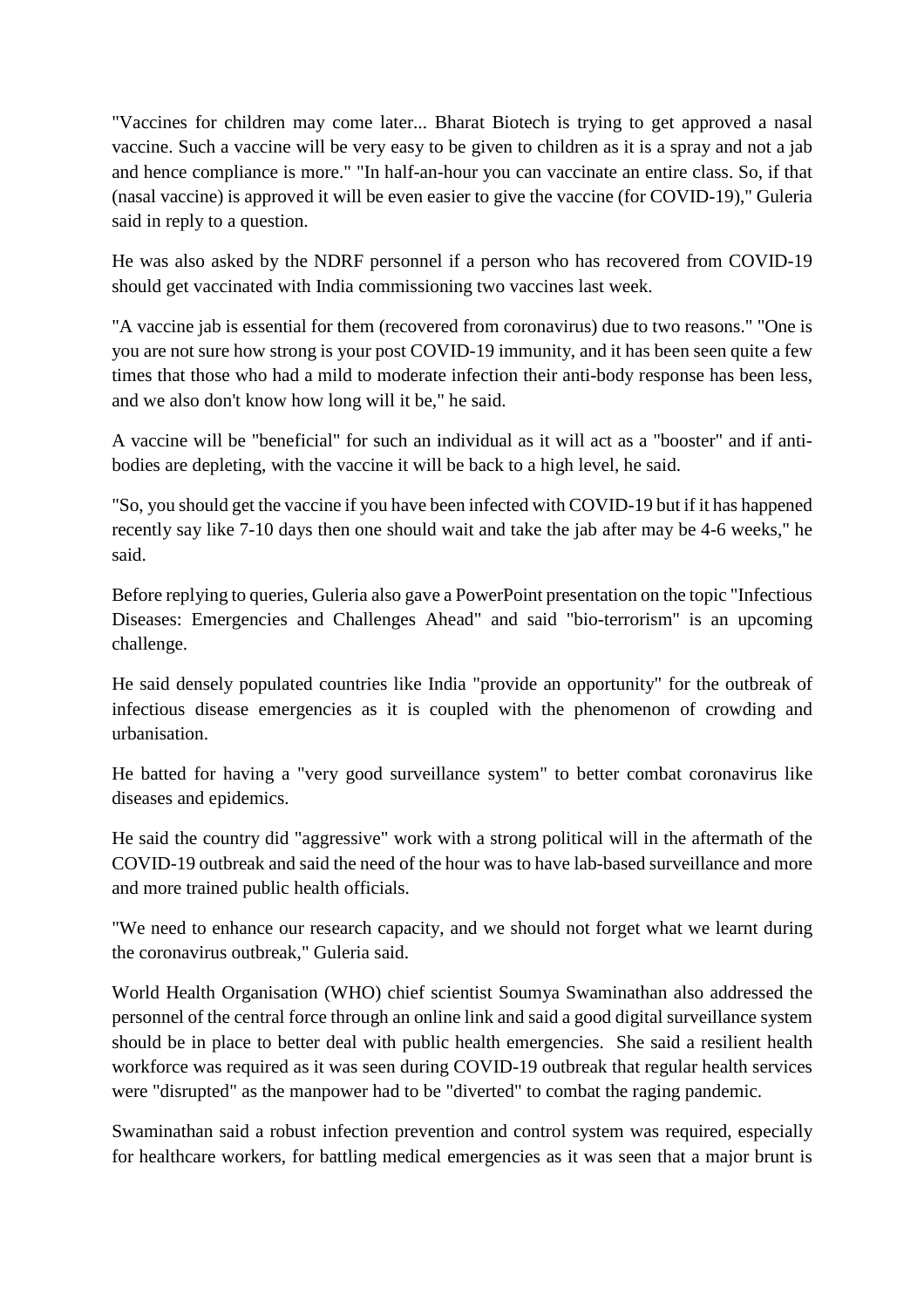borne by these professionals during disease outbreaks like COVID-19 as they bear the "highest risk of exposure".

NDRF chief S N Pradhan, while speaking during the event, said his rescuers faced the "double whammy or double challenge" of combating a disaster within a disaster last year.

He was implying the deployment of the force during rescue operations like battling cyclones, a gas leak incident in Vishakhapatnam, floods in various states and other calamities even as COVID-19 continued to spread.

The National Disaster Response Force was raised on January 19, 2006 as a federal contingency combat wing to undertake specific tasks of relief and rescue during natural and man-made disasters or life-threatening situations. — PTI

## **Pfizer vaccine**

# **Pfizer vaccine appears effective against coronavirus variant found in Britain: Study (The Tribune: 20210121)**

https://www.tribuneindia.com/news/health/pfizer-vaccine-appears-effective-againstcoronavirus-variant-found-in-britain-study-201182

Pfizer vaccine appears effective against coronavirus variant found in Britain: Study

Vials with a sticker reading, "COVID-19 / Coronavirus vaccine / Injection only" and a medical syringe are seen in front of a displayed Pfizer logo in this illustration taken on October 31, 2020. Reuters file photo

The COVID-19 vaccine developed by Pfizer and BioNTech is likely to protect against a more infectious variant of the virus discovered in Britain which has spread around the world, according to results of further lab tests released on Wednesday.

The encouraging results from an analysis of blood of participants in trials are based on more extensive analysis than those released by the U.S. drugmaker last week.

Last week, Pfizer said a similar laboratory study showed the vaccine was effective against one key mutation, called N501Y, found in two highly transmissible new variants spreading in Britain and South Africa.

The latest study, posted on bioRxiv.org but not yet peer-reviewed, was conducted on a synthetic virus with 10 mutations that are characteristic of the variant known as B117 identified in Britain.

Among the 11 authors of the study are Ugur Sahin and Oezlem Tuereci, co-founders of BioNTech. Sahin is chief executive and his wife Tuereci is chief medical officer.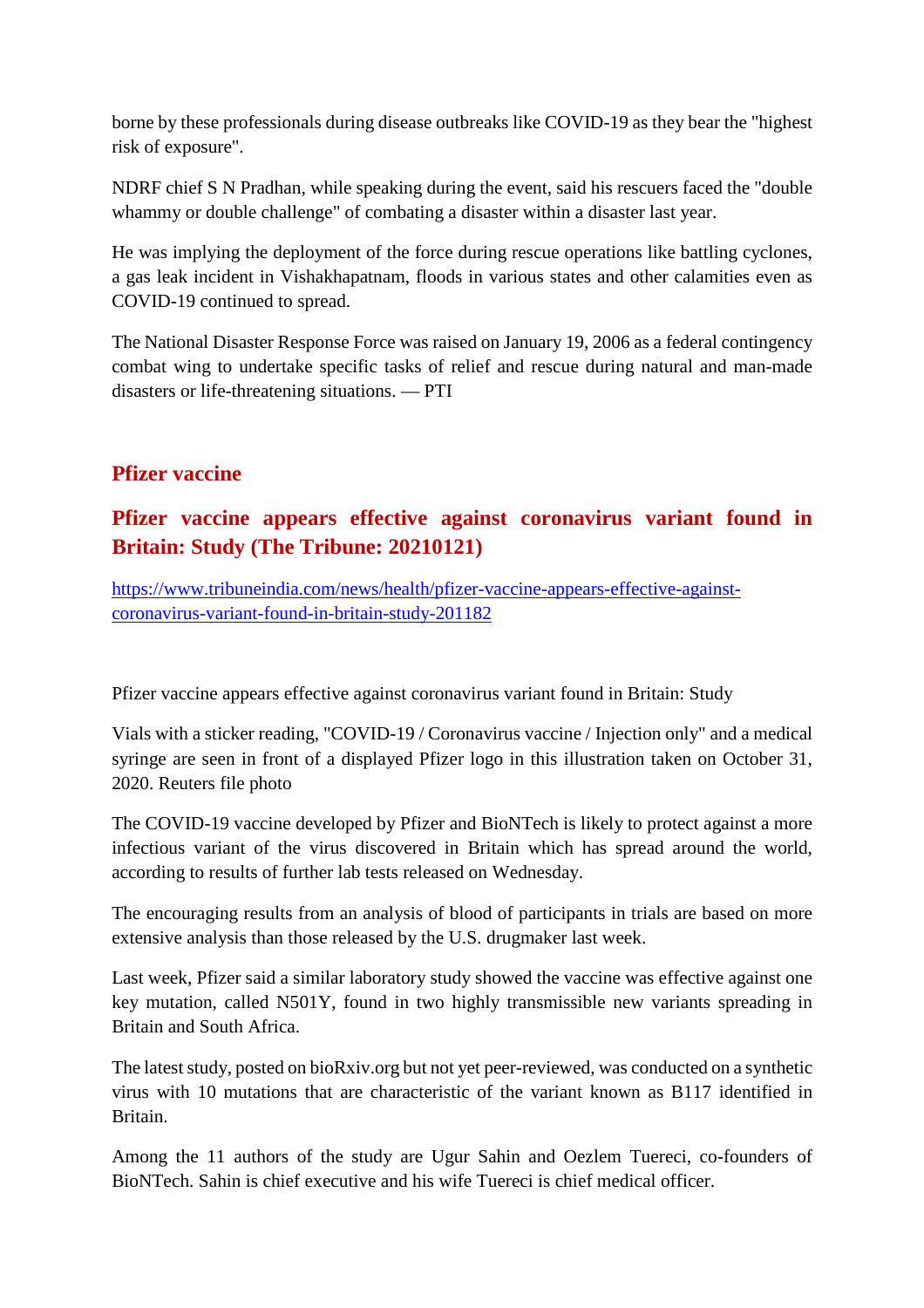It provides further hope as record numbers of daily deaths from COVID-19 are reported in Britain, which is believed to be driven by the more transmissible variant. It also means vaccine development would for now not have to start all over again.

But the virus needs to be continuously monitored to check that changes maintain protection by vaccines, the study said.

For the test, blood samples drawn from 16 vaccinated participants in prior clinical trials were exposed to a synthetic virus called pseudovirus which was engineered to have the same surface proteins as B117, as characterised by 10 hallmark mutations.

The antibodies in the blood of the volunteers given the vaccine, known as Comirnaty, or BNT162b2, neutralised the pseudovirus as effectively as the older coronavirus version that the product was initially designed for.

Experts said the findings were reassuring and not surprising and results from similar studies on the South African variant would be keenly watched.

"This makes it very unlikely that the UK variant will escape from the protection provided by the vaccine," said Jonathan Stoye, a specialist in virus science at Britain's Francis Crick Institute. "It will be interesting to carry out the same experiments with the South African variant." BioNTech has said it plans to publish a more detailed analysis of the likely effect of its vaccine on the South African variant within a few days.

The world is pinning its hopes on vaccines to rein in the coronavirus, first detected in the central Chinese city of Wuhan at the end of 2019, as many countries impose tighter and longer lockdowns to try to bring the pandemic under control.

#### Variants and vaccines

The variants are said by scientists to be more transmissible than previously dominant ones, but they are not thought to cause more serious illness.

"The South African strain has been detected in the UK - albeit currently in small numbers - but does seem to be increasing in recent weeks," said Paul Hunter, a professor in medicine at Britain's University of East Anglia.

"Variants with this mutation could reduce vaccine efficacy, though most likely all current vaccines would still be highly effective."

Experts have called for continued testing to establish whether vaccines will protect people as the virus mutates.

COVID-19 has killed more than 2 million people worldwide.

Preparation for potential COVID-19 vaccine strain changes would be "prudent", the study said on Wednesday.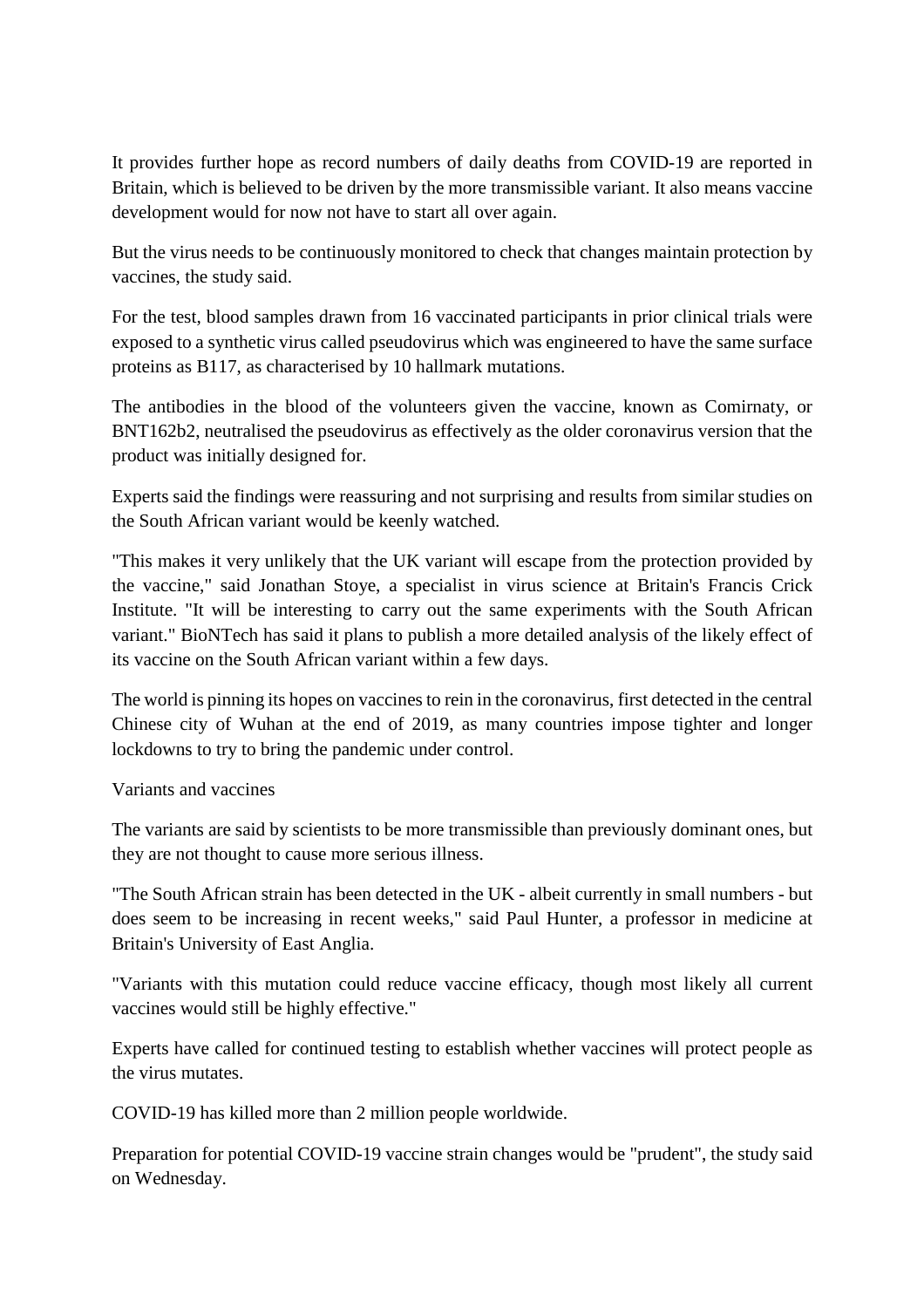The Pfizer/BioNTech COVID-19 vaccine and the one from Moderna Inc, which both use synthetic messenger RNA technology, or mRNA, can be quickly adapted to address new mutations in the coronavirus if necessary. Scientists have suggested the changes could be made in as little as six weeks.

AstraZeneca, Moderna and CureVac are also testing whether their respective shots will protect against the fast-spreading variants. They have not released the results of those tests.

## **Alcoholism**

# **Alcohol intake up in people with depression amid pandemic (The Tribune: 20210121)**

https://www.tribuneindia.com/news/health/alcohol-intake-up-in-people-with-depressionamid-pandemic-201156

Pandemic may be triggering an epidemic of problematic alcohol use

People with anxiety and depression are more likely to report an increase in drinking during the Covid-19 pandemic than those without mental health issues, a new study suggests.

The study, published in the journal Preventive Medicine, indicates that while drinking grew the most among younger people, older adults with anxiety and depression saw a sharper increase in their risk for harmful alcohol use.

"This increase in drinking, particularly among the people with anxiety and depression, is consistent with concerns that the pandemic may be triggering an epidemic of problematic alcohol use," said lead author Ariadna Capasso from the New York University.

For the study, the researchers created and administered an online survey in March and April 2020, using Facebook to recruit US adults from all the 50 states.

The researchers asked participants about their alcohol use during the pandemic, gathered demographic information, and measured symptoms of depression and anxiety based on selfreport.

Of the 5,850 survey respondents who said that they drink, 29 per cent reported increasing their alcohol use during the pandemic, while 19.8 per cent reported drinking less and 51.2 per cent reported no change. People with depression were 64 per cent more likely to increase their alcohol intake, while those with anxiety were 41 per cent more likely to do so.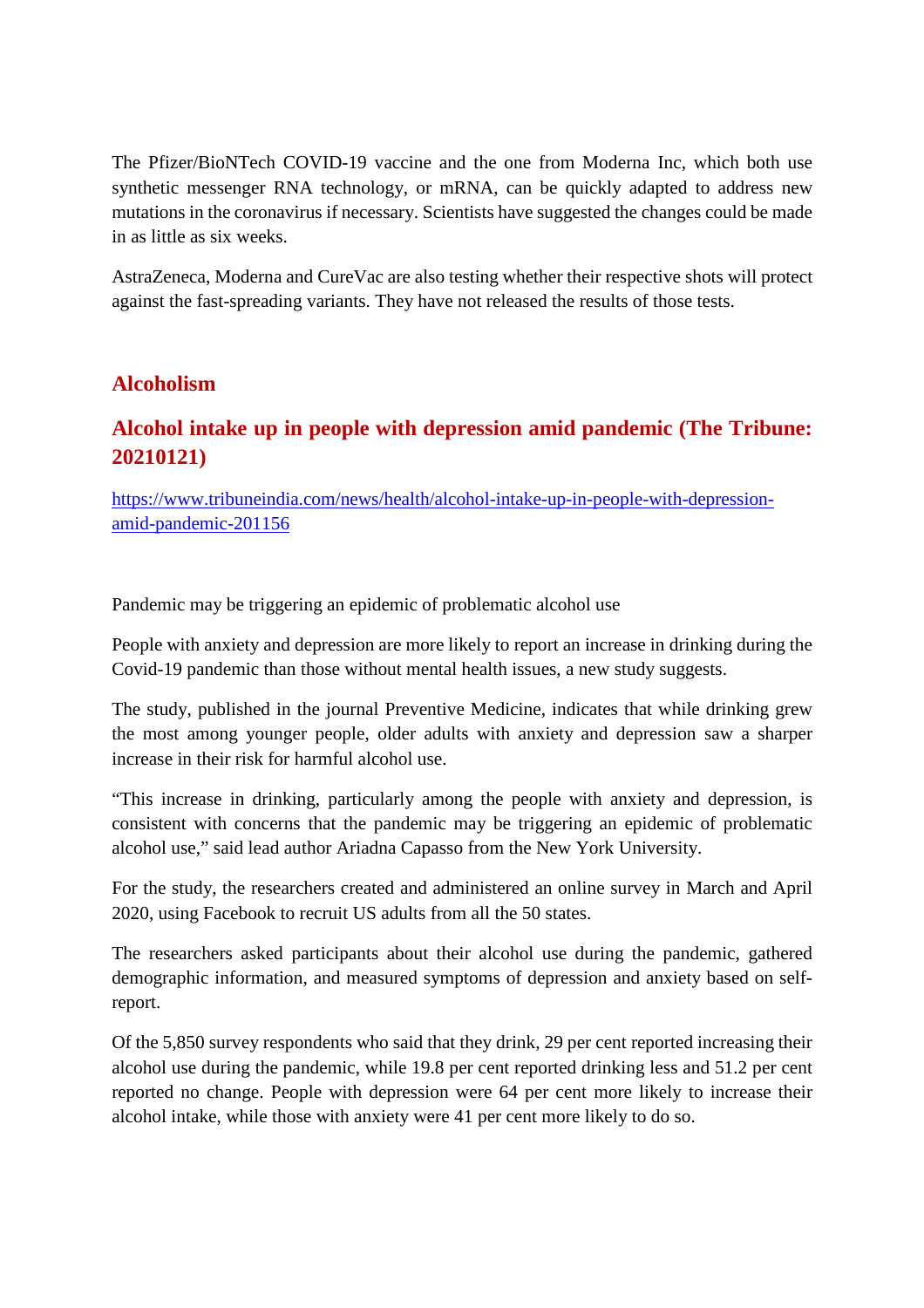Drinking behaviours varied by age. In general, younger adults under 40 were the most likely to report increased alcohol use (40 per cent) during the pandemic, compared to those 40-59 years old (30 per cent) and adults over 60 (20 per cent).

However, older adults (40 and older) with symptoms of anxiety and depression were roughly twice as likely to report increased drinking during the pandemic compared to older adults without mental health issues.

"We expected that younger people and those with mental health issues would report drinking as a coping mechanism, but this is the first time we're learning that mental health is associated with differences in alcohol use by age," said Yesim Tozan from the varsity said.—IANS

## **Loss of smell**

# **Loss of smell most relevant sign of Covid: Study (The Tribune: 20210121)**

https://www.tribuneindia.com/news/health/loss-of-smell-most-relevant-sign-of-covid-study-201154

The loss of the sense of smell, the sense of taste was also significantly reduced, to 69.0 on a scale from 0-100

It is due to Covid-19 that a majority of patients with respiratory infections lose their sense of smell, claims a new study.

It is due to Covid-19 that a majority of patients with respiratory infections lose their sense of smell, claims a new study.

According to a study, published in the journal Chemical Senses, the disease also often results in both the loss of taste and other senses in the mouth.

"This emphasises how important it is to be aware of this symptom, as it may be the only symptom of the disease," said Alexander Wieck Fjaeldstad, Associate Professor at Aarhus University, who also stresses only around half of the patients with a loss of smell have gotten their sense of smell back after 40 days.

For the study, a total of 23 nationalities and over 4,500 Covid patients from all over the world have responded to the researchers' questionnaire.

The findings showed that the average loss of the sense of smell was 79.7 on a scale from 0- 100— which indicates a large to complete sensory loss, said the researcher.

The loss of the sense of smell, the sense of taste was also significantly reduced, to 69.0 on a scale from 0-100, just as the remaining sense of feeling in the mouth was also reduced, this time to 37.3 on a scale from 0-100.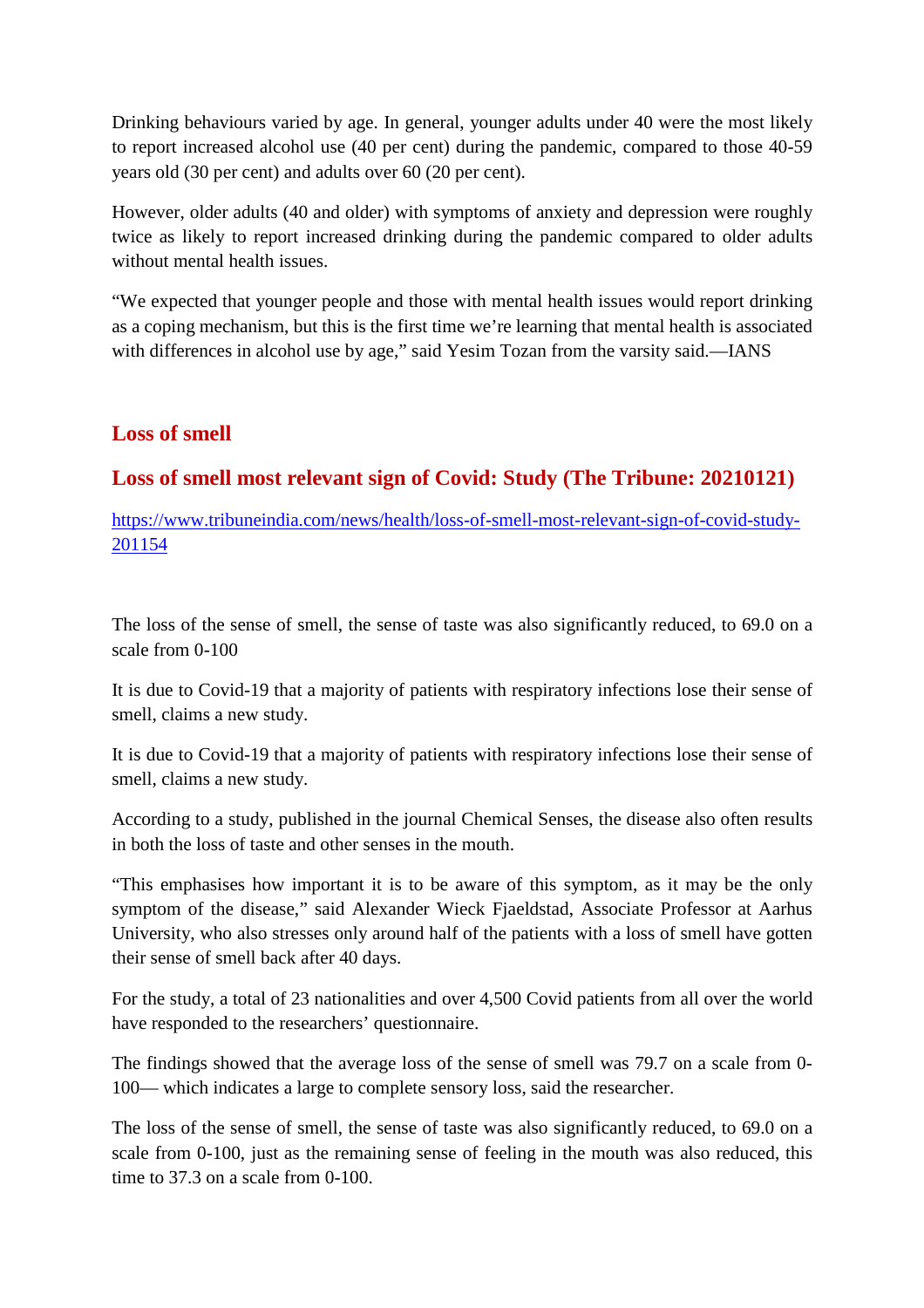"It shows that the loss of smell is specific to Covid-19, which is both relevant in relation to recognising the infection, and because it indicates that the sense of smell is closely linked to how SARS-CoV-2 infects the body," the researcher said.— IANS

#### **Indian vaccines**

#### **Don't doubt Indian vaccines (The Hindu: 20210121)**

https://www.thehindu.com/opinion/op-ed/dont-doubt-indian-vaccines/article33603184.ece

Covaxin vaccine being administrated at Rajiv Gandhi Govt. General Hospital on Sunday. | Photo Credit: R. Ragu

Vaccination is important to prevent a second wave

Several people have questioned the emergency approval given to the indigenously developed COVID-19 vaccine. They have demanded efficacy data and cast aspersions on the regulatory machinery. Such views will only increase vaccine hesitancy.

It is not the case that the vaccine developed indigenously is being pushed by vested interests, while the international vaccines are great. Questions have been raised about the Moderna and Pfizer vaccines too, which have reported more than 90% efficacy. As Peter Doshi wrote in The BMJ, questions have been raised about the exclusion of individuals from the efficacy analysis for 'important protocol deviations'; the higher rate of medication in the vaccine arm to prevent side-effects due to reactogenicity; the processes of the primary event adjudication committees, comprising the companies' own employees; vaccine efficacy in those who already had COVID-19; the non-availability of raw trial data; and so on.

#### Efficacy assessment

Efficacy would actually mean testing, say, 10,000 individuals who have been given the vaccine versus an equivalent number not given the vaccine in terms of the number who get the infection. Can these vaccines prevent transmission? We may have to wait at least six months to get meaningful results. Efficacy would reflect in the rate of hospitalisation, ICU cases and deaths. With a declining level of infection, perhaps the virus is weakening in India on its own, as is the case with most pathogens. This makes efficacy assessment of a vaccine very difficult.

The question of antibody-dependent enhancement, a phenomenon in which virus-specific antibodies enhance the severity of the virus, and in some cases the replication of the virus, has been put on the backburner with experts suggesting it may not be a major issue. It depends on vaccine design and it is not known whether all the candidate vaccines have been tested for this phenomenon.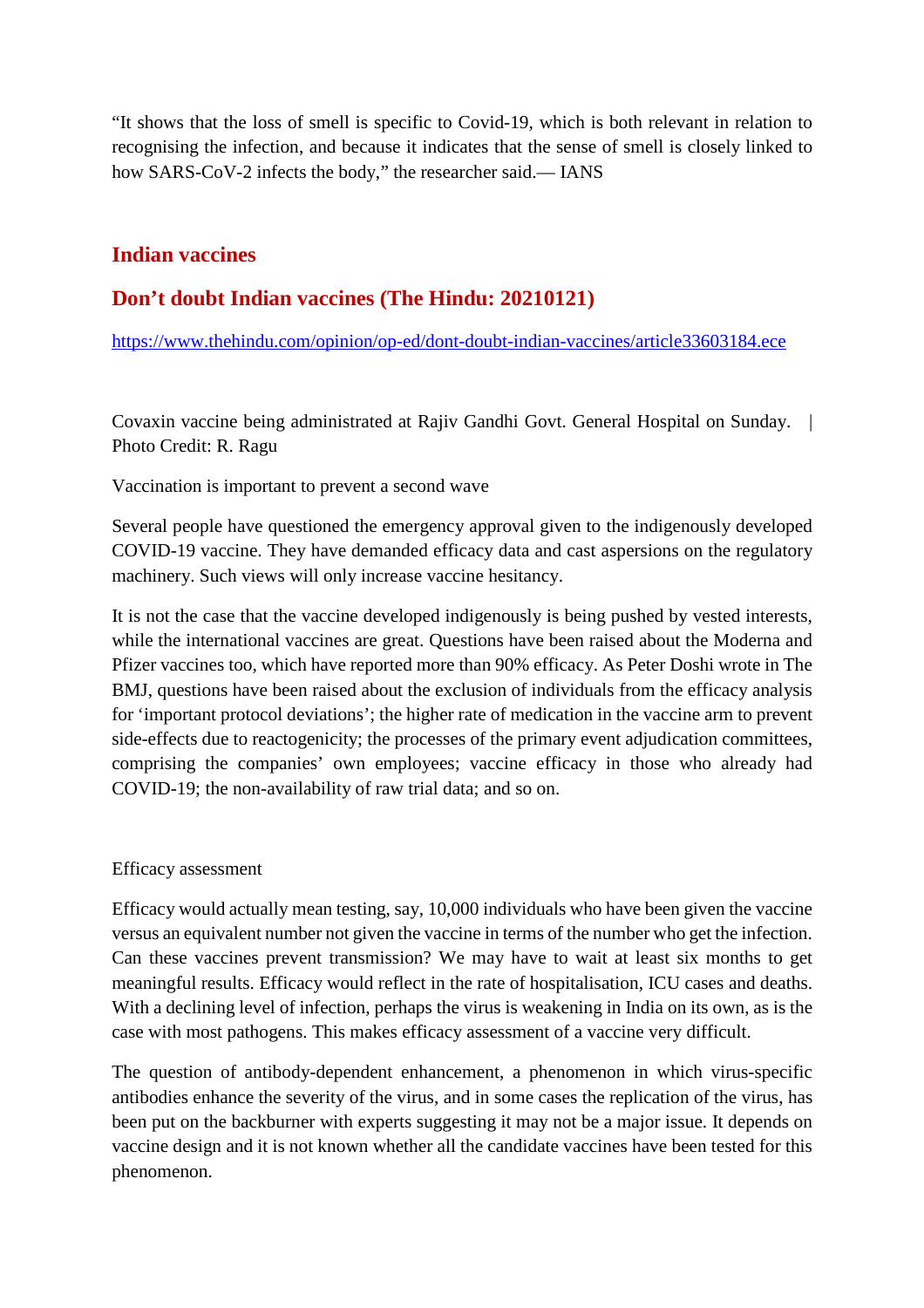In the case of the rabies vaccine, efficacy assessment is based on the virus neutralisation capacity of the serum from the vaccinated individual, assessed in terms of international units. It is a surrogate marker for efficacy, since the candidate vaccine cannot be tested in an experimental population that is administered the virus or bitten by rabid dogs, for validation. At this stage, no one can predict whether the COVID-19 vaccine candidates can protect against the circulating mutants. The SARS-CoV-2 virus is both intellectually and medically challenging. But there has been no prevention strategy in history other than vaccination to save lives. Therefore, vaccination of the population is very important for protection against fresh infections and a second wave, although the duration of protection is not known for any vaccine candidate. It is well known that some people take the flu vaccine every year.

The SARS-CoV-2 pandemic has been extraordinary, both in terms of positive and negative developments. The cooperation among the scientific community, industry and regulatory agencies has been truly remarkable in making vaccine development and deployment possible in less than two years, a process that would otherwise take 10-15 years. The future timelines for research and development, product development and expectations will be very different. On the negative side, we have tall claims by political leaders in the West on vaccines, major scientific journals coming under pressure to publish data with poor peer review, vaccine nationalism, etc.

#### Moving ahead

Given the context of the pandemic, it would be prudent for India to go by safety studies (Phase I and II) and assessment of virus neutralisation assays with the serum. It is also not appropriate to doubt the integrity of the expert committee advising the Drugs Controller General of India (DCGI). The DCGI is not just an individual to be pressured; it follows due process for making an informed decision regarding emergency use, or, as is called in India, approval for restricted use.

It is understandable that limited approval has been given in clinical trial mode, where individuals vaccinated will be monitored regularly. Though no particular vaccine candidate should be favoured, candidates with proven safety studies and efficacy, as assessed based on the virus neutralisation potency of the sera, should be allowed to go ahead. One or two more months into the trial could have given partial data to satisfy interim efficacy assessment, but we will get real data on efficacy only after vaccinating the masses. Eventually, affordability could become an issue. Selective criticism of indigenous efforts will only jeopardise such efforts. India has a huge population to be vaccinated and we need to move ahead.

G. Padmanaban is former Director, Indian Institute of Science, and Senior Science Innovation Advisor, Department of Biotechnology. Email: geepee@alumni.iisc.ac.in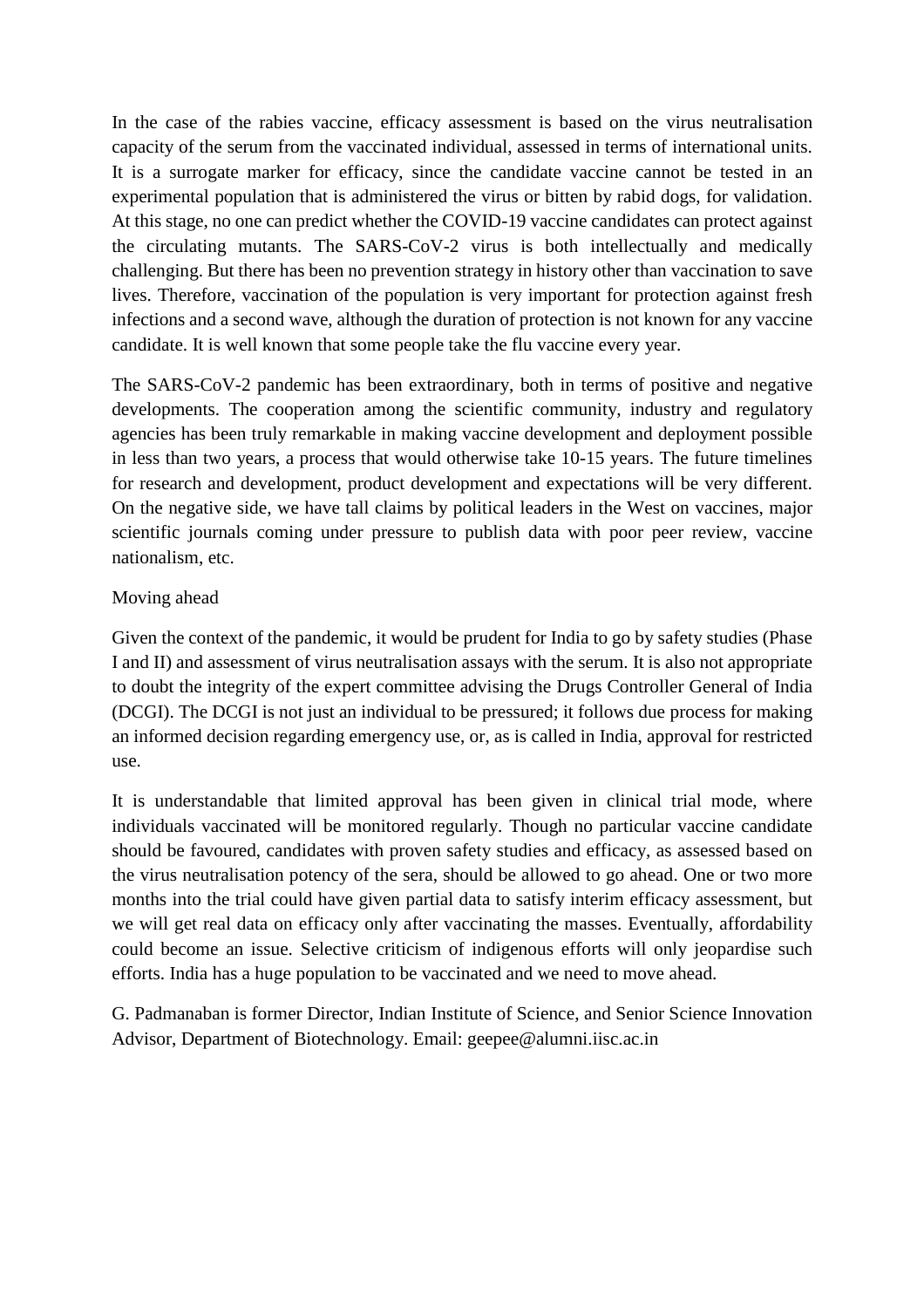#### **Vaccine hesitancy**

#### **Managing the rollout: On addressing vaccine hesitancy (The Hindu: 20210121)**

https://www.thehindu.com/opinion/editorial/managing-the-rollout-the-hindu-editorial-onwhy-government-should-address-vaccine-hesitancy/article33620731.ece

The government must investigate and publicise the reasons for vaccine hesitancy

Nearly a fortnight after it won approval for Covaxin under 'restricted emergency use' conditions, Bharat Biotech has formally informed, via its

#### **Vaccine Aids (The Asian Age: 20210121)**

http://onlineepaper.asianage.com/articledetailpage.aspx?id=15357707

# Vaccine aid for neighbours

The dia has long called itself the pharmacy of the world and has now decided to live up to the claim. By the time these lines are printed, lakhs of doses of made-in-India vaccines against the novel coronavirus would doses of made-in-India vaccines against the novel coronavirus would have landed in our neighbouring countries, and more will do so in the comhave landed in our neighbouring countries, and more win to so in the com-<br>ing days. While six nations — Bhutan, the Maldives, Bangladesh, Nepal,<br>Myanmar and Seychelles — will get the Indian vaccines in the first<br>tranche, S sary regulatory clearances" are given. It is noteworthy that the Indian vaccines would be the first to arrive in most of these nations.

Vaccine, all said and done, is a knowledge product: it calls for the use of the knowledge humankind has created and every single tool it has made till now for its successful rollout. India's soft move, peppered with diplomatic quotients, will earn a lot of goodwill for the country. It will also prove to the neighbours, and the world at large, that India becoming a superpower will benefit all.

The only exception as of now is Pakistan. The Drugs Regulatory Authority of Pakistan has cleared the use of Covishield, manufactured by Serum Institute of India, and the government there is reportedly exploring ways to get it through Covax, an alliance set up by the Global Alliance for Vaccines and Immunisation, Coalition for Epidemic Preparedness<br>Innovations and World Health Organisation or directly. Both the routes are fine but India should positively decide should a request come from the western neighbour. It will have no dramatic consequences but will be the stating of the obvious - the real challenges the two now-estranged nations face are similar, and the ways to overcome them will be more successful if they are adopted together. Should it happen, the vaccine could produce some antibodies against ultra-nationalism and religious bigotry, too. The government should seize this chance.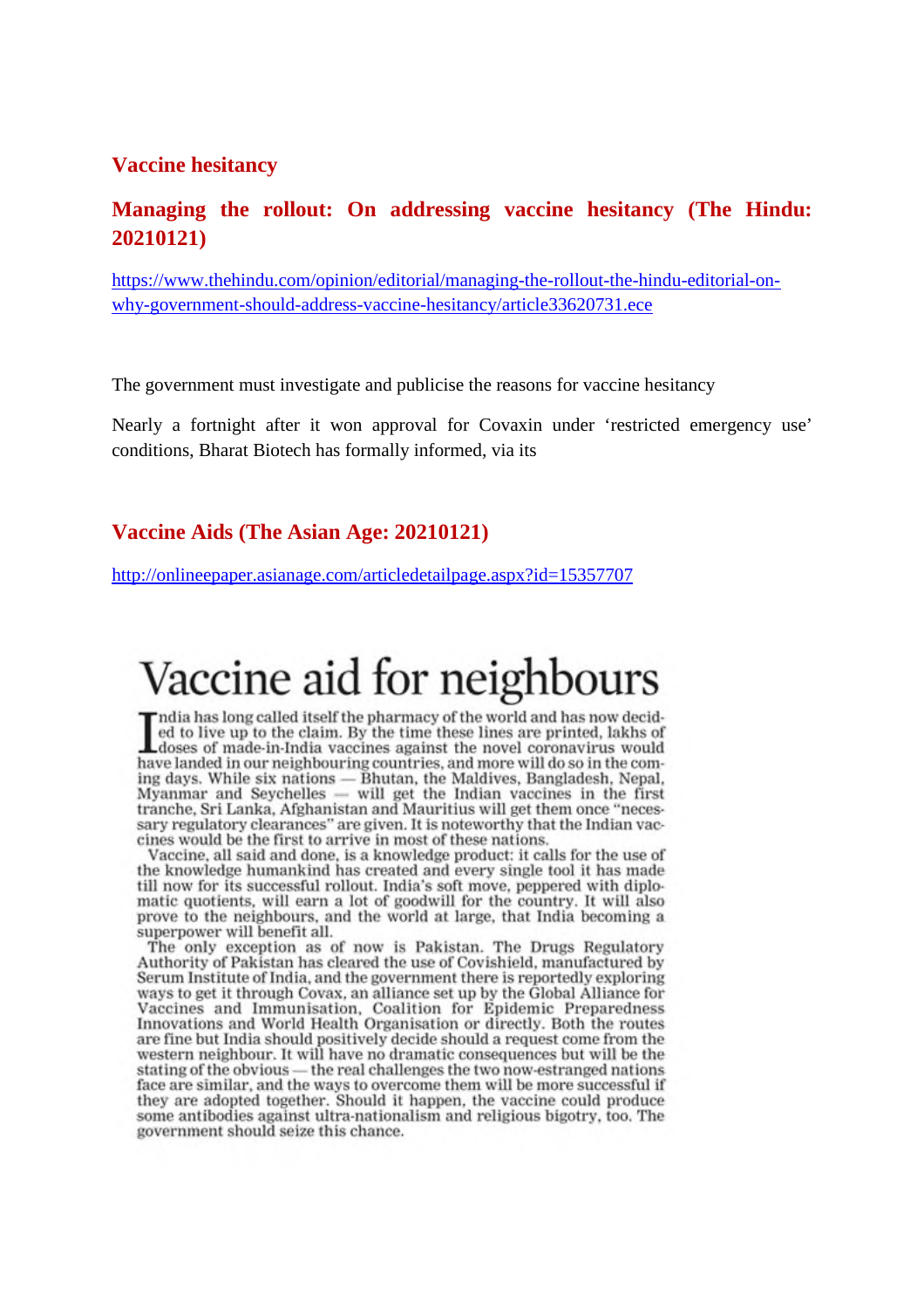#### **'Mental well-being**

# **'Mental well-being in men declined more in second wave of pandemic' (New Kerala: 20210121)**

#### https://www.newkerala.com/news/2021/12041.htm

'Mental well-being in men declined more in second wave of pandemic'

Psychological well-being could affect both the genders but it declined more in men as compared to women during the second wave of the pandemic, a new study suggests.

The study indicates that in Denmark, the mental well-being of both men and women declined when the country closed down during the first wave of the coronavirus pandemic - with women being hit the hardest.

But during the second wave, it was the other way round in terms of gender as the psychological well-being of men and women was generally low but it has fallen most in men, according to a paper published in the journal Acta Neuropsychiatrica.

"We see that men's psychological well-being is lower in the November-December measurement than it was during the spring lockdown, while the trend has gone in the opposite direction for women," said researcher Soren Dinesen Ostergaard from Aarhus University in Denmark.

The five-item WHO well-being index (WHO-5) is used as a screening tool, for example, general practitioners to assess whether a patient should be further examined for depression. The responses to the five questions in the WHO-5 result in a total score between 0 and 100 - with a higher score indicating higher psychological well-being.

If the score is below 50, the probability of depression is substantial. The researcher explained that the average WHO-5 score in the November-December survey had decreased by just under 4 points for men and 2.5 points for women since the (second) assessment at the end of April.

Compared to the first assessment at the end of March/beginning of April, during the peak of the first wave the psychological well-being has risen slightly with just under 1.5 points for women while it has fallen correspondingly for men.

However, there are still more women with scores below 50 on the WHO in the November-December assessment - 27 per cent of women compared to 23 per cent of men.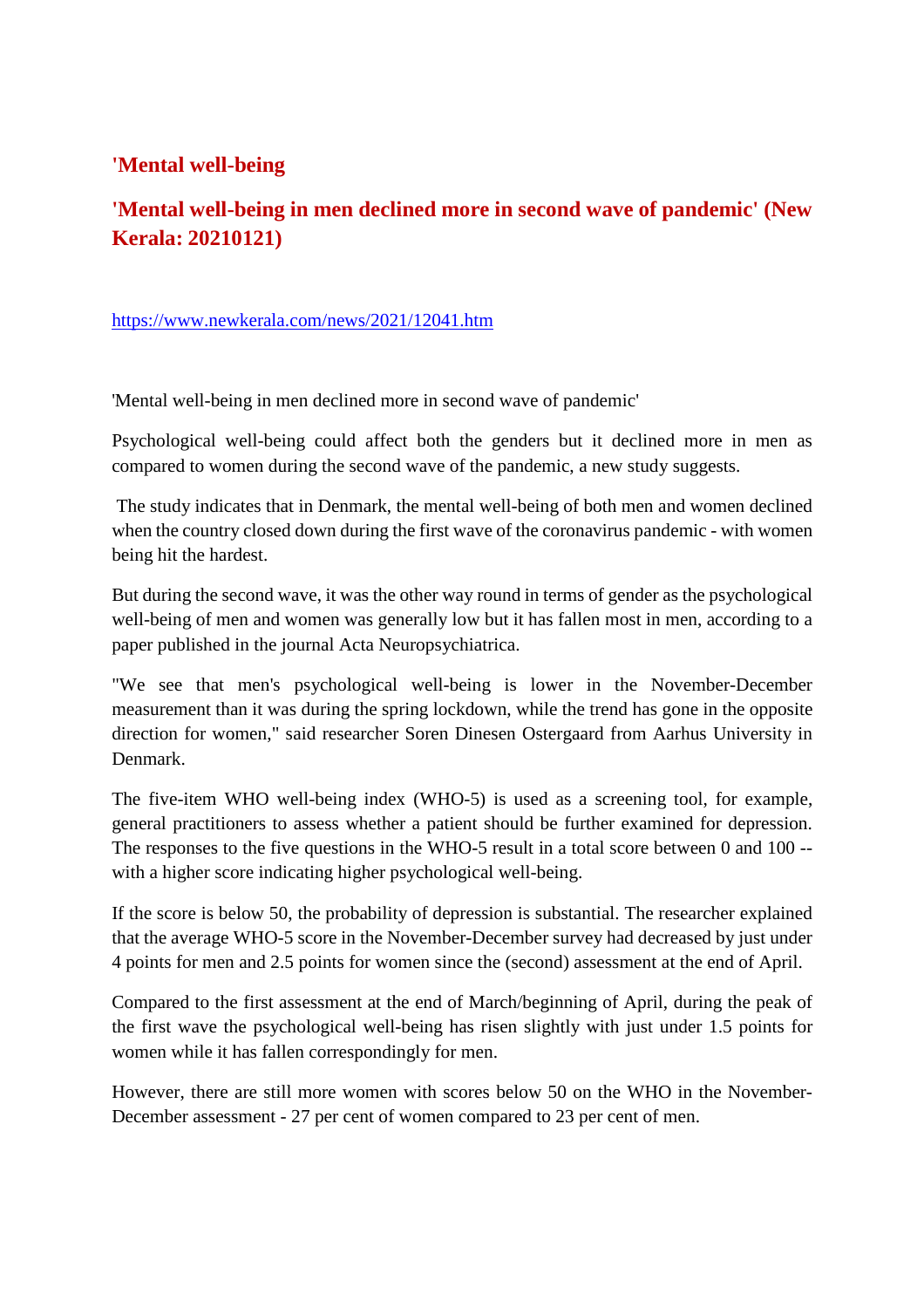"Of course, we cannot know for sure that the course of the corona pandemic is the cause of the variations we see in the psychological well-being. But the results fit this explanation. The onset of winter may, however, also play a role," the researcher said.

"The gender difference in our results is interesting but we cannot determine the underlying mechanisms based on the data at hand. Perhaps it has to do with uncertainties related to employment.

"The job market has been negatively affected by the pandemic, especially the private sector which occupies more men than women so perhaps it is a question of men worrying more about their employment prospects and their family's economic situation than women. This is something we will try to address in the next round of the survey," he noted.

## **Thyroid glands**

# **Know your thyroid glands and how to take care of them (New Kerala: 20210121)**

Know your thyroid glands and how to take care of them

Do you constantly feel run down, exhausted and cold when others are warm? This so happens when the thyroid gland isn't working as well as it should be, you don't feel well. You end up putting on tons of weight irrespective of trying extremely hard despite trying very hard to keep your weight in the limit. These could be signs of Hypothyroidism.

Hypothyroidism occurs when your thyroid gland produces too little thyroid hormone. These hormones are needed to keep your organs functioning properly, which is why you feel dull and low, when they are in short supply.

Many times, most women do not realise that they have a thyroid problem and therefore bring about no change in their lifestyle. While there is no substitute for getting a proper diagnosis and starting hormone replacement treatment if you have hypothyroidism, leading a healthier lifestyle and following a strict routine will help you feel better faster.

One of the first things you need to do is get your diet in order. Nutrition and eating "well" plays the most important role in driving optimum functioning of the Thyroid gland.

Sheta Mittal, Co-founder of iamp;Me, a women's food and healthcare brand, says "For Thyroid gland nutrition, eating well, specifially includes consuming adequate amounts of Iodine and Tyrosine. Tyrosine and Iodine together make the famous T4/T3 thyroid hormones. We can get Iodine from sea food, dairy products and iodized salt, and Tyrosine from sesame seeds and soybeans in the diet. Also, make sure you include the full profile of micronutrients and macronutrients on a daily basis. Low fat, micronutrient rich, fibre heavy diet with 2-3 cups of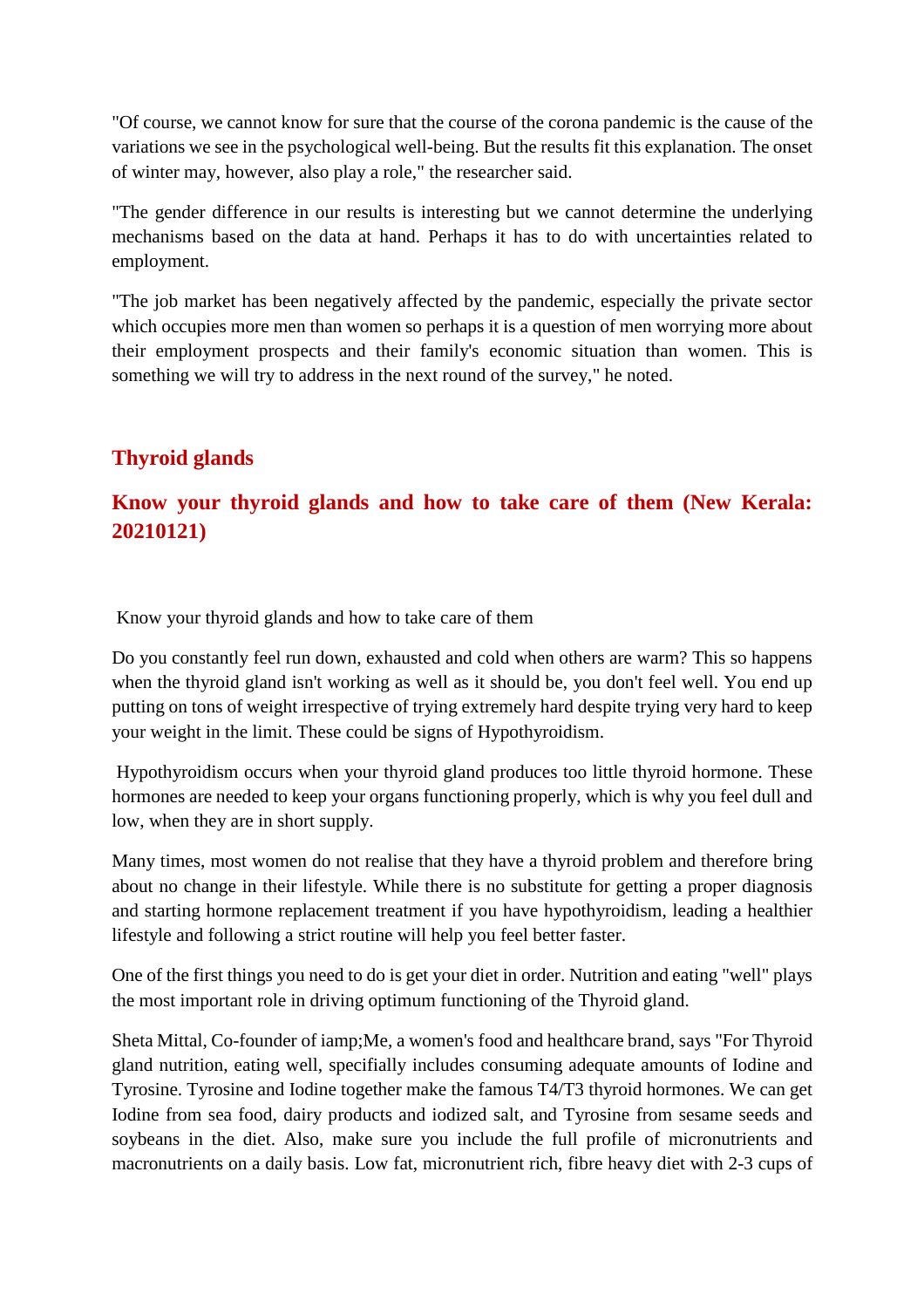colourful fruits and vegetables daily will help you lose weight or least to say maintain your weight, Instead of popping thyroid pills, a lot of women these days are opting for a more natural choice."

Thyroid pills inject artificial Thyroxine (T3) in the body, and if the lifestyle is not in check the body gets immune to the pill and the dosages keep increasing over the lifetime. Look for new age products in the market that are providing healthy alternatives to managing Thyroid in lifestyle formats such as teas, juices and so on. Make sure you do your research and look for nutrients above in the ingredients, she says.

"While exercising is the last thing you want to do when you're feeling this lethargic, giving your body regular physical activity will boost your energy, help with weight loss efforts, and lower your stress levels."

She adds "Activities such as brisk walking and some toning exercises that target key muscle groups, including legs, hips, back, abdomen, chest, shoulders, and arms, can prove to be extremely helpful in losing that extra weight. 30 mins a day, 5 days a week, is sure to take you a long way on the journey to staying fit."

One thing you must pay grave attention to is keeping you mind stress-free. "Stress can make hypothyroidism worse. Stress can make any body problem worse. Why, because stress takes up a lot of mental energy and sucks nutrients, halts functioning of the body organs. Learning how to cope with stress can make a big difference in helping the body to function well and make you feel better. Yoga, meditation, deep breathing, or just chilling out to some relaxing music can all help you de-stress and let go of the anxiety. Find a stress-reducing technique that works for you and incorporate it into your lifestyle.

Getting sufficient good quality sleep will help improve your daytime fatigue. Make sure you set a regular sleep and wake time while keeping your bedroom temperature cool.

"It is extremely important that you do everything you can to keep yourself healthy. Bringing a change in your lifestyle can definitely help balance your thyroid levels, helping you avoid any serious health abnormalities, making you a fit and healthy individual," ends Mittal.

# **New therapy for Covid**

# **Researchers demonstrate success with new therapy for Covid (New Kerala: 20210121)**

#### https://www.newkerala.com/news/2021/11787.htm

A new therapy developed by researchers is showing success as a way to prevent Covid-19 disease.

The study, published in the Journal of Neuroimmune Pharmacology, showed that mouse models with Covid-19 showed positive results when a small peptide was introduced nasally.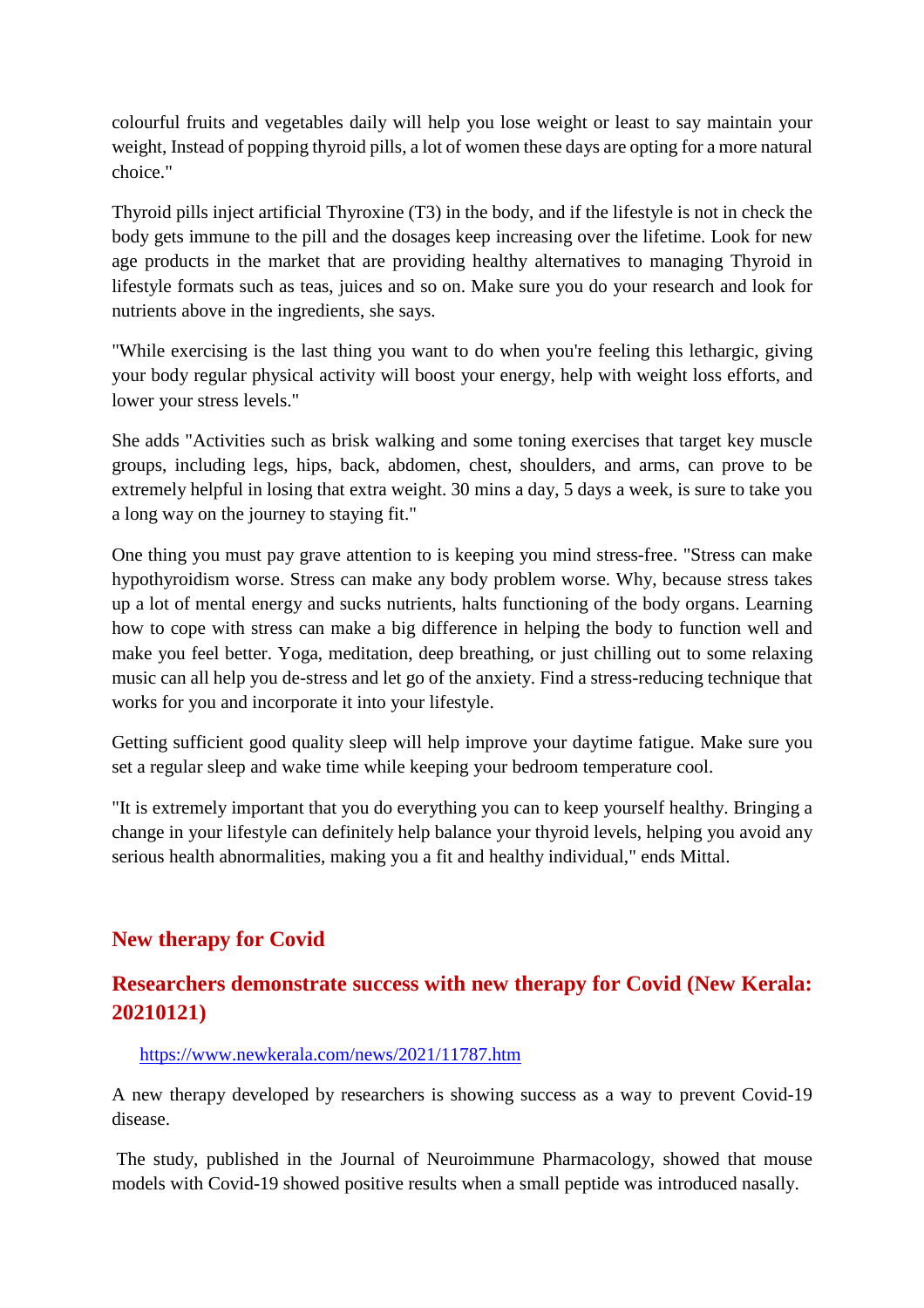The peptide proved effective in reducing fever, protecting the lungs, improving heart function and reversing cytokine storm -- a condition in which an infection triggers the immune system to flood the bloodstream with inflammatory proteins.

"This could be a new approach to prevent SARS-CoV-2 infection and protect Covid-19 patients from breathing problems and cardiac issues," said researcher Kalipada Pahan, Professor at Rush University in the US.

"Understanding the mechanism is proving important to developing effective therapies for Covid-19," Pahan added.

Many Covid-19 patients in the ICU suffer from cytokine storm that affects lungs, heart and other organs.

Although anti-inflammatory therapies such as steroids are available, very often these treatments cause immunosuppression.

"Since SARS-CoV-2 binds to angiotensin-converting enzyme 2 (ACE2) for entering into the cells, we have designed a hexapeptide corresponding to the ACE2-interacting domain of SARS-CoV-2 (AIDS) to inhibit the binding of virus with ACE-2," Pahan said.

"AIDS peptide inhibits cytokines produced by only SARS-CoV-2 spike protein, not other inflammatory stimuli, indicating that AIDS peptide would not cause immunosuppression. We found that after intranasal treatment, AIDS peptide reduces fever, protects lungs, normalises heart function, and enhances locomotor activities in a mouse model of Covid-19," Pahan added.

Although vaccine is available, Covid-19 could potentially morph into a seasonal and an opportunistic event, the researchers said.

#### **Mental health issues**

#### **Being obese may up mental health issues in teens(New Kerala: 20210121)**

If you are obese, there are chances that it may lead to some mental health issues, as a new study suggests that half of all young people treated for severe obesity have a neuropsychiatric problem.

The study, published in the journal Acta Paediatrica, indicated that over half of the parents estimated that their obese teenagers had difficulties resembling ADHD and/or autism, despite only a few of them having been previously diagnosed with these conditions.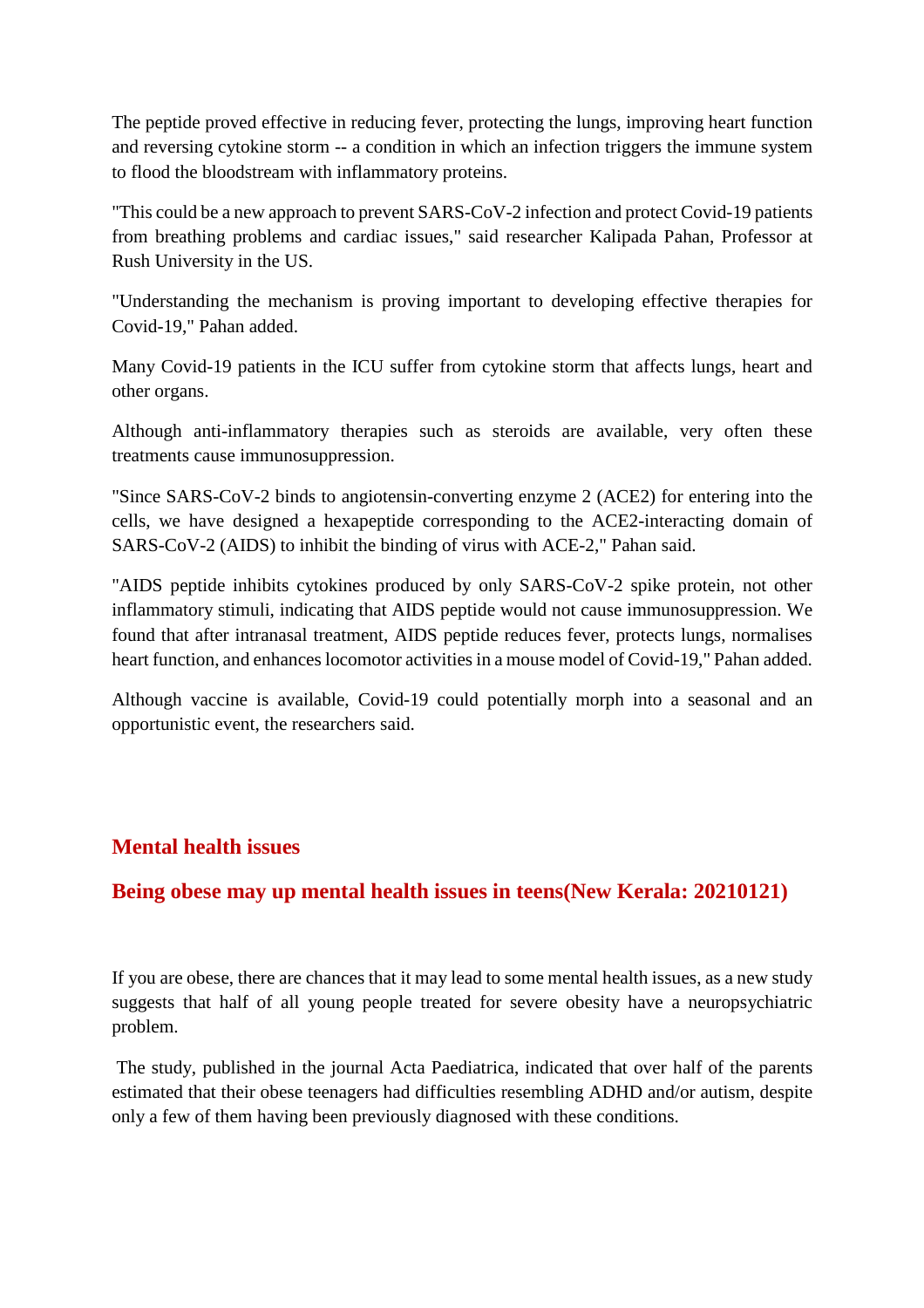"Symptoms of ADHD mean that the person has difficulty with impulse control. This increases the risk of eating without being hungry and the tendency to opt for quick solutions such as fast food," said researcher Kajsa Jarvholm from Lund University in Sweden.

For the study, the team involved 48 teenagers (73 per cent girls), with an average age of 15 and an average BMI of 42, which is severe obesity. Half of the participants received medical treatment for obesity, while the other half underwent surgery. The teenagers' parents completed questionnaires to measure their children's symptoms of ADHD and autism. The adolescents themselves responded to questions about binge eating and symptoms of depression.

"People on the autism spectrum are sometimes more selective in their eating than others. They only accept certain dishes but may eat more of them as a result," she said. One-fifth of the adolescents reported suffering symptoms of depression. One-third of them reported problems with binge eating, which is a loss of control resulting in the person eating large quantities of food in a short time.

"Contrary to our expectations, the adolescents with neuropsychiatric difficulties did not have more problems with binge eating and depression than the other adolescents in the group," said Jarvholm.

Altogether, the information provided by the parents and adolescents revealed that two-thirds of the patients in the study had difficulties arising from neuropsychiatric problems, binge eating and/or depression. The researchers believe that the findings reveal a need to personalise treatments for adolescents with severe obesity as the majority also reported mental illness.

#### **New Cases (Hindustan: 20210121)**

https://epaper.livehindustan.com/imageview\_586999\_84475572\_4\_1\_21-01-2021\_2\_i\_1\_sf.html

# सात महीने बाद कोरोना के सक्रिय मरीज दो लाख से कम

#### | सुखद

#### नई दिल्ली | एजेंसी

टेश में करीब सात महीने ( 207 दिन) बाद कोरोना के उपचाराधीन मरीज़ों की संख्या घटकर दो लाख से कम हो गई। 24 घंटों में 3,327 की कमी के साथ उपचाराधीन मरीजों की संख्या 1,97,201 दर्ज की गई। यह कुल संक्रमितों की संख्या का महज 1.86 प्रतिशत है। इस वैरान कुल 16,988 लोग ठीक हुए, जबकि संक्रमण से 162 और<br>लोगों की मौत हुई। महामारी से जान गंवाने वालों की संख्या बढकर 1,52,718 हो गई है। सुबह आठ

बजे तक 24 घंटों में कोरोना के



 $166$  की मौत

1,97,201 .<br>मरीज करा रहे इलाज, ठीक होने की दर 96.7 फीसदी

.<br>13.823 नए मामले सामने आने के बाद कुल संक्रमितों की संख्या बढ्कर 1,05,95,660 हो गई है। इनमें से 1,02,45,741 लोग ्<br>संक्रमण मुक्त हो चुके हैं। देश में<br>मरीजों के ठीक होने की दर बढ़कर ९६, ७० प्रतिशत हो गई। वहीं कोविड-19 से मृत्यु दर 1.44 प्रतिशत है।

प्रतिदिन के मामले कम हए सामरा है, जहां मेकरा सारा क्या न बारा<br>10 लाख की आबादी पर प्रतिदिन के नए<br>मामले सबसे कम रहे हैं | हालांकि केरल में<br>नए मामले देश में सर्वाधिक रहे, यह संख्या ,<br>केरल, 



1 जलाई | 11 सितंबर | 17 अक्तूबर | 22 नवंबर | 28 दिसंबर | 20 जनवरी

यपी समेत पांच राज्यों में  $72$  फीसदी मरीज उपचाराधीन मरीजों में 72 प्रतिशत .<br>महाराष्ट्र, यूपी, कर्नाटक और पश्चिम बंगाल में हैं । 34 जार पारवन वनाल न है। इस<br>राज्यों में उपचाराधीन मरीजों की संख्या 10,000 से भी कम है।

#### सर्वाधिक मरीज महाराष्ट में ठीक हए .<br>टेशभर में फिस्ले 24 घंटे में महाराष्ट उनकी संख्या ४ ६१६ है । केरल में

उनका संख्या 4,516 है । करते न<br>4,296 और कर्नाटक में 807 मरीज<br>ठीक हुए। में सर्वाधिक संख्या में कोरोना<br>वायरस के मरीज ठीक हुए और

#### 80 फीसदी ठीक हुए लोग इन नौ राज्यों से